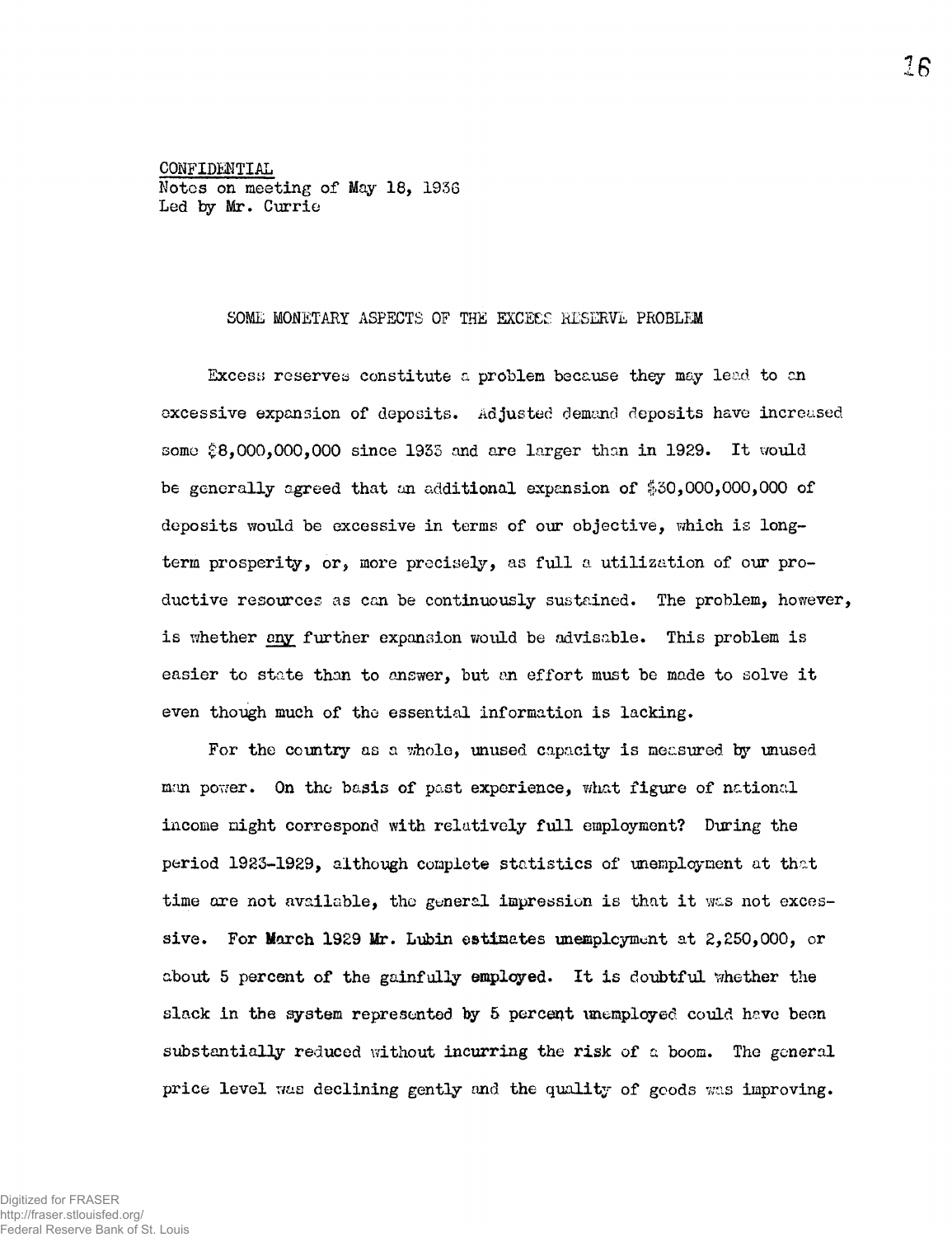It may be justifiable, therefore, to take the trend of national income from 1923 to 1929 as corresponding with relatively full employment. In that period the estimated national income paid out increased from  $$63,000,-$ 000,000 to \$79,000,000,000, or by 3.8 percent per annum. In arriving at some approximation of the figure of national income that would correspond with conditions of relatively full employment in the next few years, therefore, the trend of national income from 1923 to 1929 may be taken as a starting point. A rough approximation of the figure of "proper" national income now or in the near future may be arrived at simply by projecting the trend of national income from 1923 to 1929 on to date, if we assume that the number of workers, additions to capital equipment, efficiency, and prices had maintained the trends evident from 1923 to 1929. These factors should be considered separately.

The number of available workers has continued to increase since 1929 at a rate not markedly different from that which prevailed from 1923 to 1929. Mr. Lubin estimates the addition to the labor market since 1929 at  $3 \frac{1}{2}$  to 4 million. Technological improvements in the form of better organization and new inventions have continued since 1929, though one cannot be sure whether they were accelerated or retarded by the depression.

The index of commodity prices is somewhat lower than the trend of 1923 to 1929 projected to date. For the present purpose, however, the discrepancy is less than appears at first sight. For one thing, the index does not give proper weight to the inflexible prices of finished

 $-2-$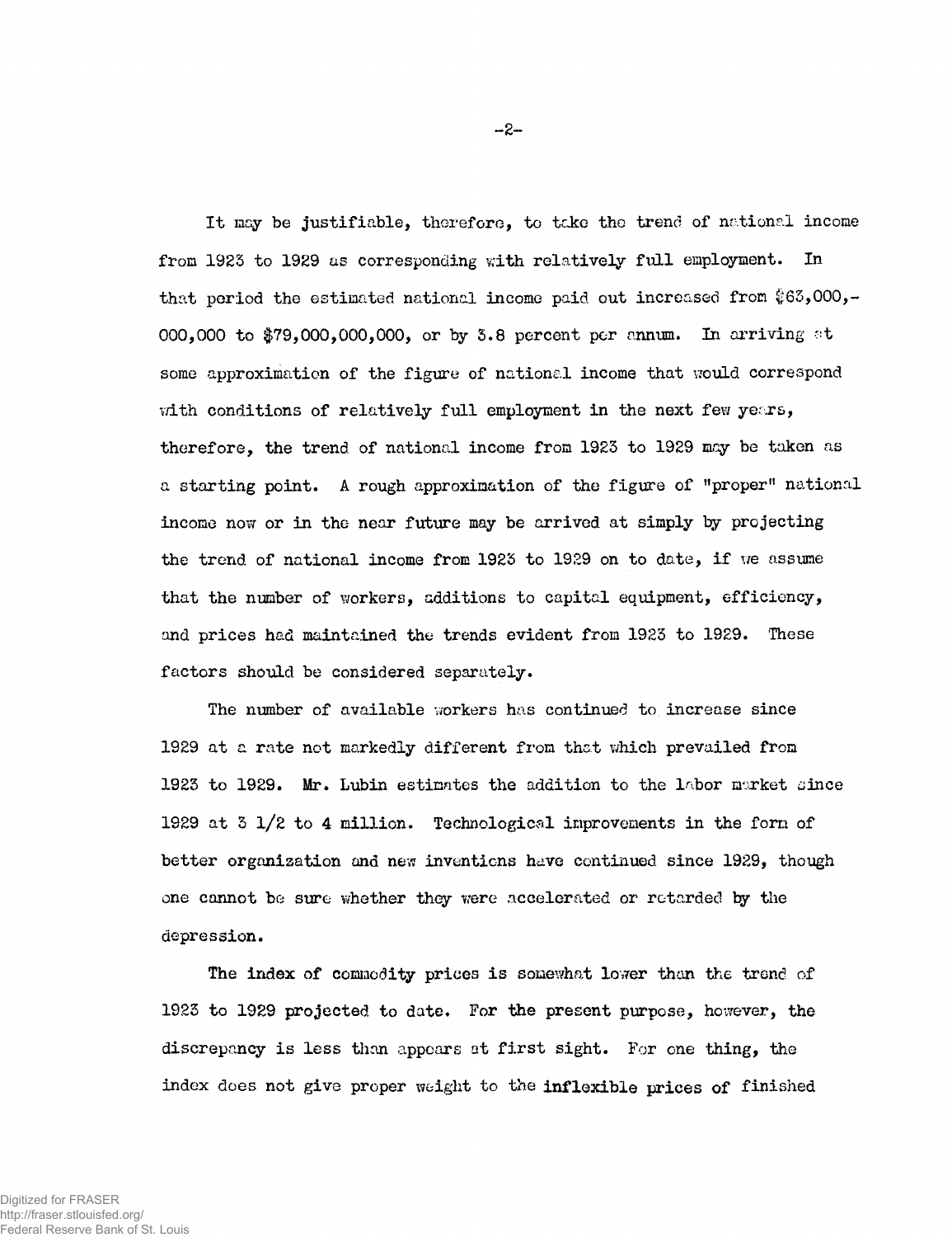manufactures, nor to freight or power rates. Moreover, some further rise of prices may be anticipated as one industry after another approaches capacity production. The present lower level of prices does not, therefore, call for much of a downward adjustment of the projected figures of national income.

The factor that does call for a drastic downward adjustment is the trend of capital equipment. A substantial part of the increase in physical production, which permitted increasing income to correspond with gently falling prices from 1923 to 1929, was due to the annual increment in our stock of capital goods. Since 1929 capital equipment has probably diminished rather than increased. New construction has been confined largely to public works and industry has not fully maintained its plant. If the stock of capital equipment is not greater than in 1929, production could be greater only because of increased man power and efficiency arising from technological improvements. Making a rough allowance for the failure of capital equipment to increase and assuming slightly higher prices, we may hazard the guess that the dollar value of output under conditions of relatively full employment today would lie somewhere in the range of  $$85,000,000,000$  to  $$95,000,000,000$ . The longer it takes to get full recovery or the more prices rise, the higher would the figure become.

Whether the present stock of money is likely to be compatible with a national income of this size depends on the probable turnover of money. It is generally believed that the turnover of money is subject to such

 $-3-$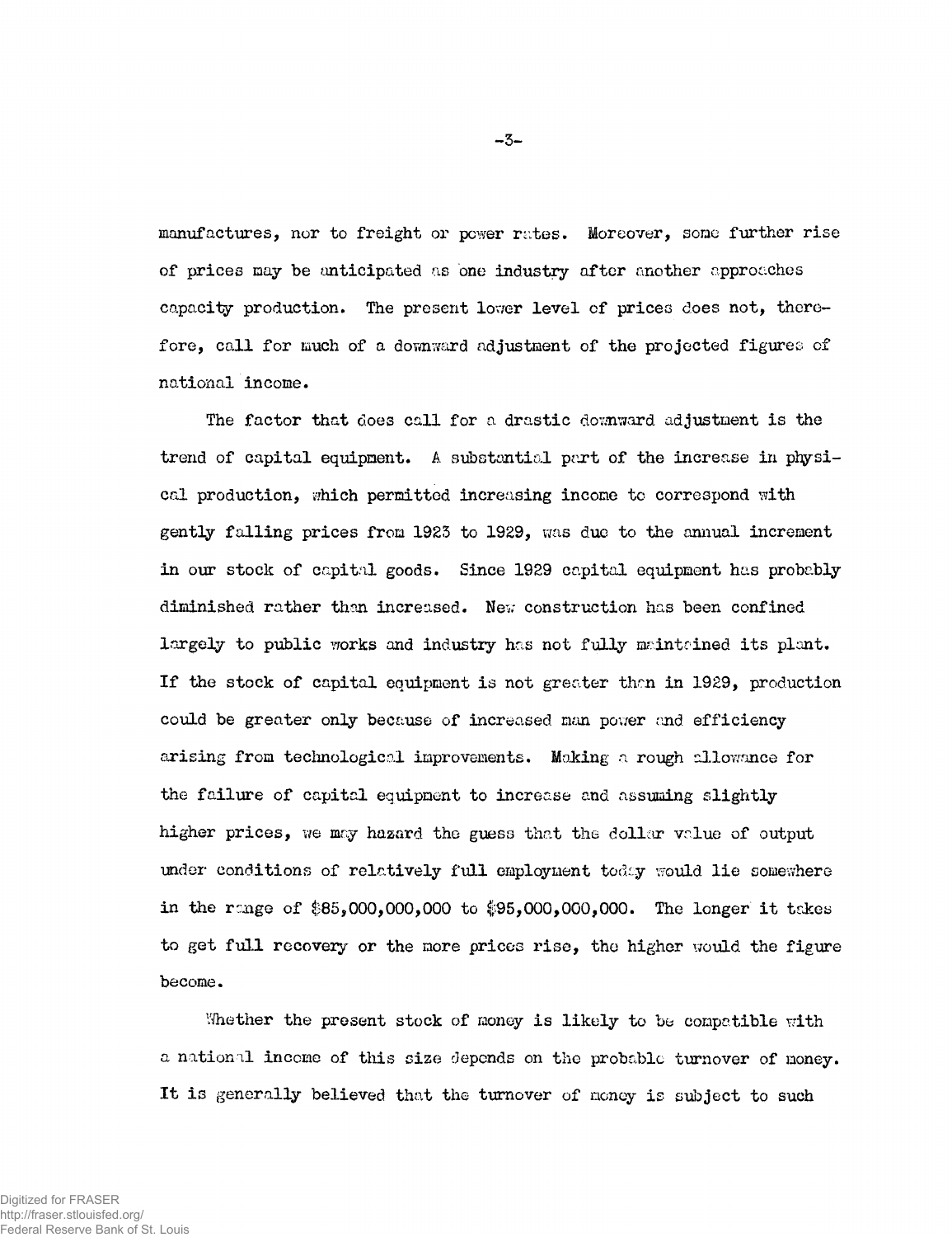wide swings that it is useless even to speculate on the probable turnover in the event of full recovery. This belief is reinforced by inspection of the variations in the "crude" velocity of money, that is, the rate of turnover of money for every purpose. The concept of velocity which is more pertinent here, however, is "income" velocity. "Crude" velocity includes the turnover of money for all purposes, including numerous duplications, and is greatly affected by speculation. In 1929 consumers' purchases amounted to less than five percent of total bank debits.

Income velocity is obtained by dividing the annual national income by the average amount of money, as measured by currency outside banks plus demand deposits, and represents the number of times on the average the stock of money is turned over to income receivers in the course of the year. This is a simple arithmetical ratio that permits a shorthand expression of the net resultant of the myriad of forces that enter into the determination of the national income.

Income velocity remained comparatively steady from 1923 to 1929 at slightly under 3. Professor Angell obtains substantially the same result with somewhat different series of money and income, extending back to 1910. The new money created did not appear to affect significantly the rate at which the stock of money was being turned over to income receivers. The community on the average held a stock of money equal to slightly less than four months' production of goods and services throughout the period. The reason for the steadiness was doubtless because consumers on the average kept a more or less definite ratio of their balances to their incomes and

 $-4-$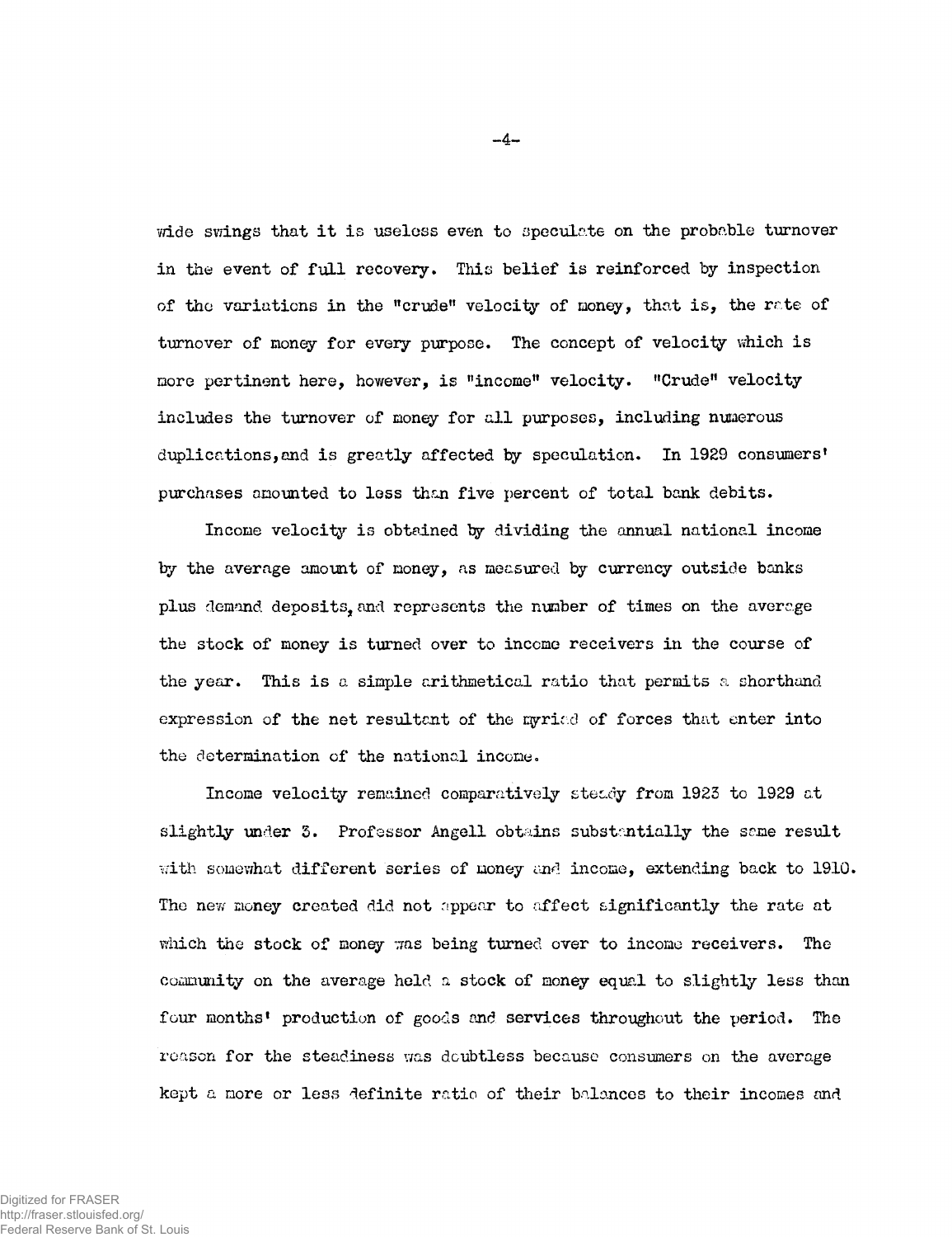business kept a more or less definite ratio of its balances to the value of its output.

From 1929 to 1933 the supply of money and its income velocity both declined by about 25 percent. From 1933 to 1934 the income velocity changed but little. The stock of money equalled the value of  $5 \text{ } 1/2$  months' production. The crucial question is whether income velocity will increase, in the event of full recovery, to its  $1925-1929$  range. If it does, the present stock of money plus the probable increase in the immediate future could support a national income of about  $$90,000,000,000$ .

In estimating probable income velocity in the future it is important to consider whether new conditions have arisen which will lead individuals and businesses to keep larger or smaller balances relative to their incomes and output.

One factor of undetermined importance that may cause consumers to maintain larger balances in relation to their incomes is the widespread initiation of service charges since 1929. In the Large Deposit Study, however, evidence was cited to the effect that consumers' balances are not very important quantitatively. A moderate increase in the ratio of consumers' balances to incomes would not, therefore, alter income velocity significantly.

Of much more importance is the relation between business and financial deposits and the value of output. The Large Deposit Study indicated that the bulk of demand deposits in 1933 appeared to belong to business, public bodies, and financial holders, and that business deposits increased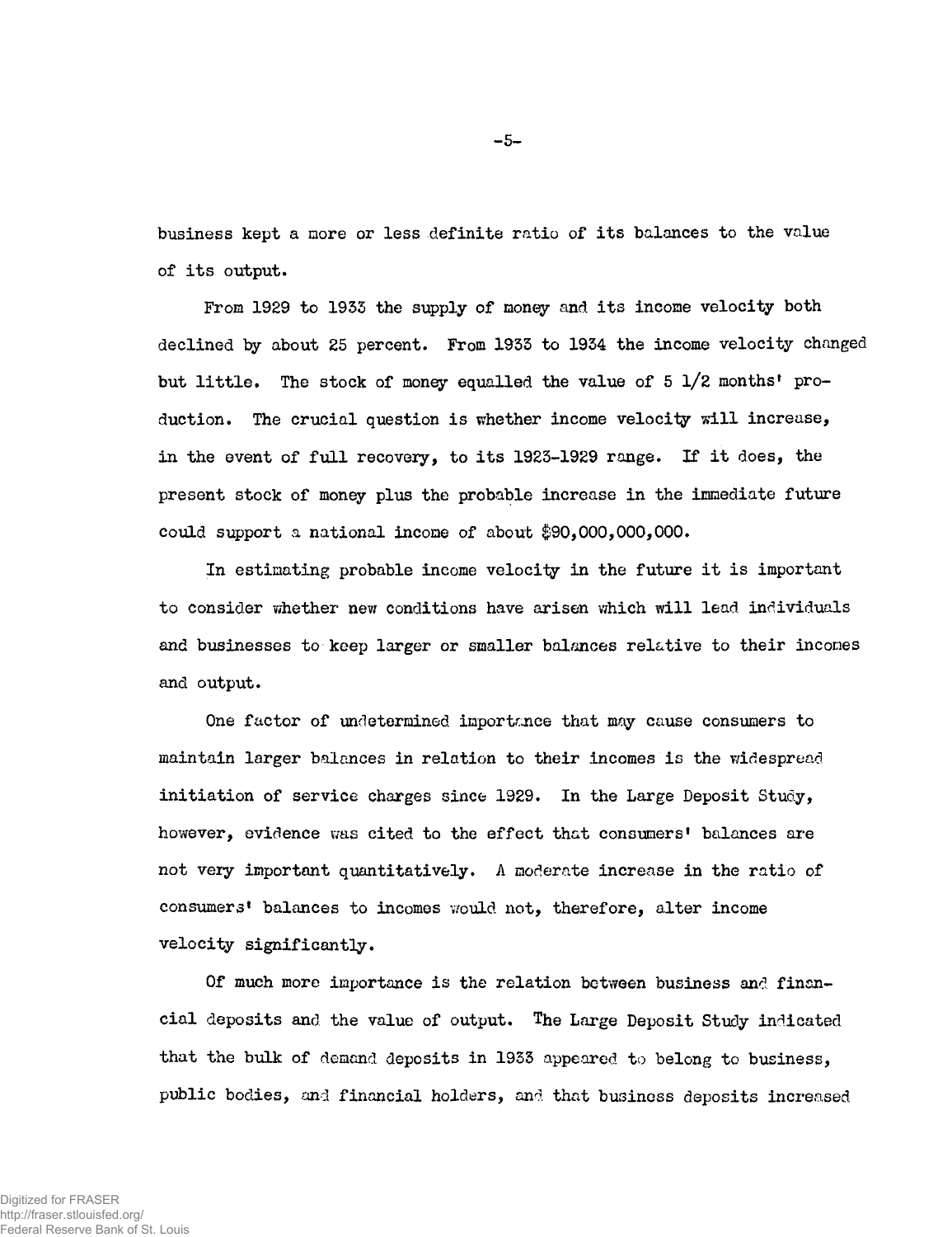as rapidly as those of other groups. It is fairly safe to say that business demand deposits are now as large as in 1929 and that business could easily increase its disbursements and output without increasing its balances further. If this happened, the proportion of balances to output would decline, or, in other words, income velocity would increase. Insofar as larger balances represent funds accumulated in deferred maintenance and depreciation accounts, or funds earmarked for other specific purposes, they are likely to be utilized as recovery proceeds.

Financial deposits have increased rapidly since 1933 and are in excess of normal requirements. The same is true of balances of public bodies. Even without further expansion of money, therefore, business and personal deposits could be increased substantially by a transfer of balances from financial and public bodies. Hence, even should business maintain the same ratio between output and balances as prevails now, an increase in income velocity could occur.

There are several new elements in the situation that might cause business, in the event of full recovery, to maintain larger holdings of demand deposits in relation to output than in 1923 to 1929. One effect of the depression that will probably persist in some degree is an increased emphasis on liquidity. Not only may there be a greater desire for liquidity, but this desire may be satisfied more by holding demand deposits than by holding other assets. For one thing, there are increased restrictions on time deposits and so long as low interest rates persist, bankers are reluctant to accept large time deposits. Again, call loons

 $-6-$